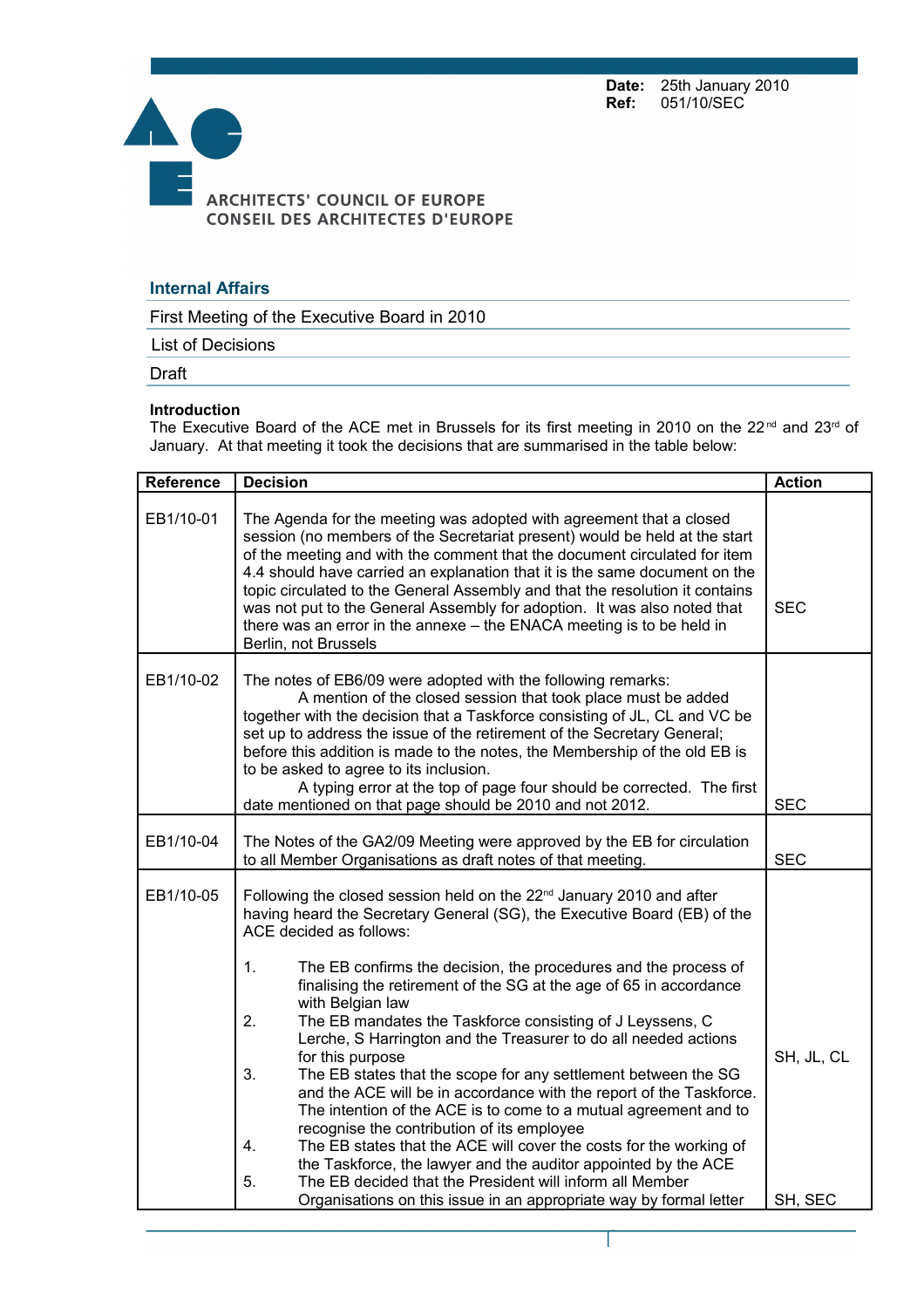|           | The EB agrees to establish a draft proposal for a job description<br>6.<br>for a new SG                                                                                                                                                                                                                                                                                                                                                                                                                                                                                                                                                                       | SH, JL, CL               |
|-----------|---------------------------------------------------------------------------------------------------------------------------------------------------------------------------------------------------------------------------------------------------------------------------------------------------------------------------------------------------------------------------------------------------------------------------------------------------------------------------------------------------------------------------------------------------------------------------------------------------------------------------------------------------------------|--------------------------|
| EB1/10-06 | In relation to correspondence that has been received from some Member<br>Organisations about difficulties and/or queries about the subscription for<br>2010, the EB mandated the incoming Treasurer to deal with the matters<br>raised.                                                                                                                                                                                                                                                                                                                                                                                                                       | <b>Treasurer</b>         |
| EB1/10-07 | The EB agreed that all correspondence relating to ACE matters should be<br>copied to the Secretariat, unless strict confidentiality needs to be applied.                                                                                                                                                                                                                                                                                                                                                                                                                                                                                                      | <b>ALL</b><br><b>SEC</b> |
| EB1/10-08 | The EB, whilst taking note of the information already available to it,<br>requested that the Secretariat prepare a new note that clearly, accurately<br>and succinctly summarises the duties and liabilities of members of the<br>Executive Board and that explains the articulation between the ACE AISBL<br>and the ACE Services EEIG                                                                                                                                                                                                                                                                                                                       | <b>SEC</b>               |
| EB1/10-09 | After a long discussion on the roles of the Board members, the following<br>allocations of duties were agreed:<br>C Lerche: Treasurer<br>J Leyssens: Vice-President and Coordinator of TA1<br>W Haack: Vice-Coordinator, TA1<br>D Falla: Coordinator, TA2 and Vice-Treasurer (to be confirmed)<br>L Dunet: Coordinator, TA3<br>V Petrovic: Vice-Coordinator, TA3<br>S Tiganas: Coordinator for Communications<br>D Borak: Co-Chair of JWP and Chair of WG ESA (TA3)<br>G Pendl: Chair of WG ADC and Chair of WG Housing (TA3)<br>Serban Tiganas undertook to liaise with E Tetenyi to explore her interest in<br>being more involved in Communication issues. |                          |
| EB1/10-10 | The EB agreed to appoint Johannes Schmidt of Austria as its<br>representative on the CEN TC/395 on Engineering Consultancy Services<br>(Liaison status) and accepted the offer of the BAIK to cover costs<br>associated with this representation duty.                                                                                                                                                                                                                                                                                                                                                                                                        | <b>SEC</b>               |
| EB1/10-11 | The EB requested that the SEC contact Barbara Schlesinger of the BAK<br>about her continued representation of the ACE in the CEN TC 350 on the<br>Sustainability of Construction Works (Liaison status).                                                                                                                                                                                                                                                                                                                                                                                                                                                      | <b>SEC</b>               |
| EB1/10-12 | The EB agreed to the revised Terms of Reference for the WG Cost<br>Information Systems and decided to rename it the WG on Scope of<br>Services (WG SoS) to reflect the new tasks. In addition, the EB requested<br>that the WG should serve to assist in enhancing cooperation with between<br>the ACE and the EFCA on relevant topics.                                                                                                                                                                                                                                                                                                                       | DF<br><b>SEC</b>         |
| EB1/10-13 | The EB noted, with approval, the appointment of Adrian Joyce as Director<br>at the Secretariat of the ACE.                                                                                                                                                                                                                                                                                                                                                                                                                                                                                                                                                    |                          |
| EB1/10-14 | The EB requested that the President considers setting a date on which to<br>meet with the President of CEN and the Director General of CEN &<br>CENELEC in order to express to them the range of concerns that the ACE<br>has about standardisation in general and about standardisation of services<br>in particular.                                                                                                                                                                                                                                                                                                                                        | SH, SEC                  |
| EB1/10-15 | The EB decided that the Coordinator and Vice-Coordinator for TA3,<br>together with the Chairs of WG from TA3 should examine the new strategy<br>and action plan of ECCREDI. It also decided that Jean-Marie Fauconnier                                                                                                                                                                                                                                                                                                                                                                                                                                        | LD, VP                   |

Page 2 sur 5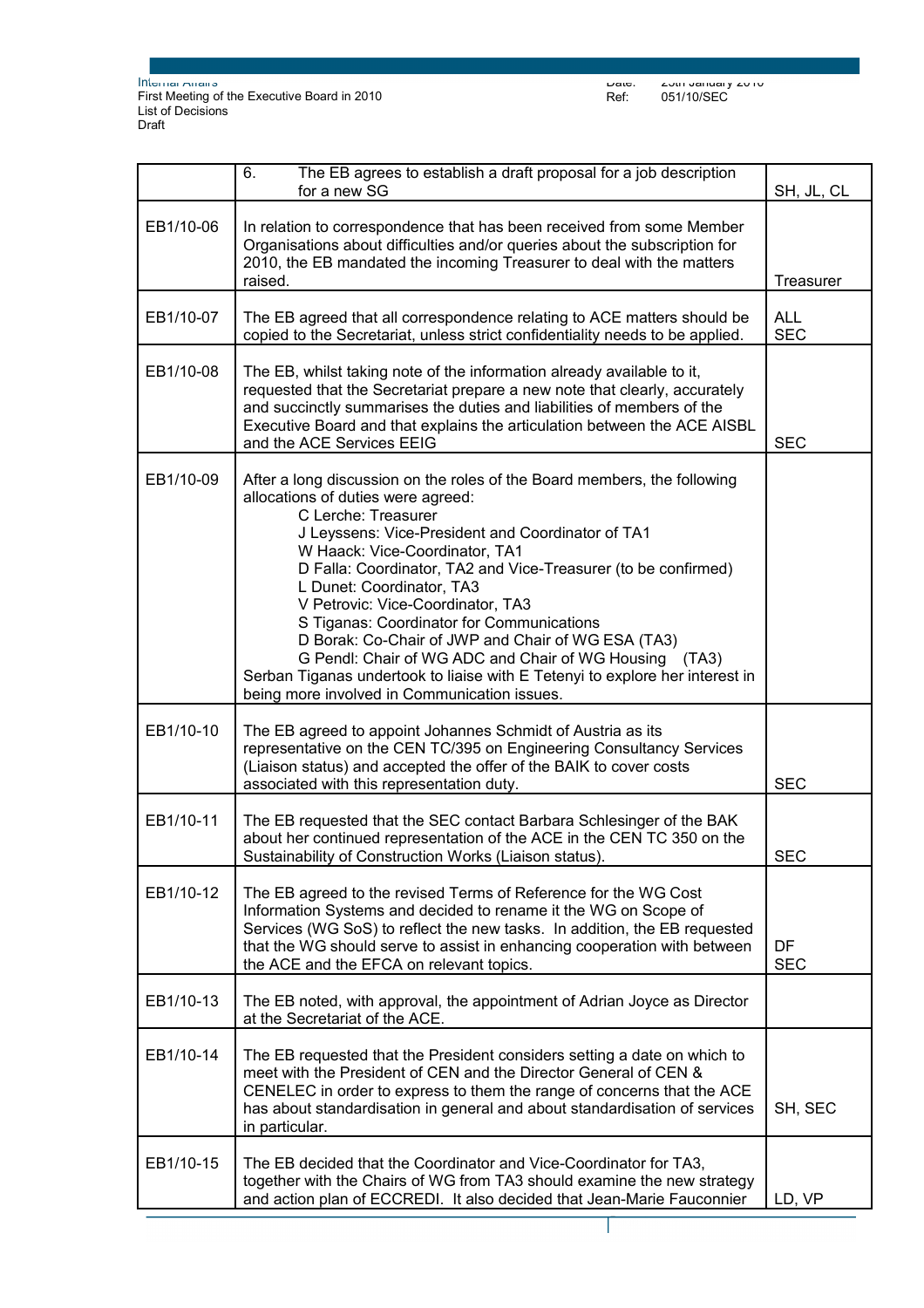|           | should be thanked for his many years of good service on behalf of the<br>ACE in ECCREDI (the President will formally write to him) and that A<br>Joyce be nominated to replace him in the ECCREDI Council as<br>representative of the ACE. A Sagne will continue to sit as a member of the<br>Steering Committee for the time being.     | <b>SH</b><br><b>SEC</b>                                                                                                                                                                                                                                                                                                                                                                                                                                                                                                                                                                                                                         |            |
|-----------|------------------------------------------------------------------------------------------------------------------------------------------------------------------------------------------------------------------------------------------------------------------------------------------------------------------------------------------|-------------------------------------------------------------------------------------------------------------------------------------------------------------------------------------------------------------------------------------------------------------------------------------------------------------------------------------------------------------------------------------------------------------------------------------------------------------------------------------------------------------------------------------------------------------------------------------------------------------------------------------------------|------------|
| EB1/10-16 | The EB decided that it should discuss in detail the issue of Mutual<br>Recognition Agreements. It also agreed that the issue of the relationship<br>between the ACE and the EFAP should be considered at its next meeting                                                                                                                | <b>ALL</b><br><b>SEC</b>                                                                                                                                                                                                                                                                                                                                                                                                                                                                                                                                                                                                                        |            |
| EB1/10-17 | The SEC was requested to prepare a document that clearly sets out the<br>real gains that the ACE gets from its involvement in the various external<br>groups, networks and forums in which it is involved so that they can be<br>assessed at the EB2/10 meeting.                                                                         | <b>SEC</b>                                                                                                                                                                                                                                                                                                                                                                                                                                                                                                                                                                                                                                      |            |
| EB1/10-18 | The EB requested that the SEC prepare a listing of the current and<br>adopted papers of the UIA that touch on the profession in order that it can<br>assess where there are areas of real overlap and where synergies and/or<br>collaboration can most fruitfully be found.                                                              |                                                                                                                                                                                                                                                                                                                                                                                                                                                                                                                                                                                                                                                 | <b>SEC</b> |
| EB1/10-19 | The EB mandated the SEC to urgently revise document reference<br>EB1/10/BN-Ext-Groups to reflect all of the changes and decisions taken by<br>the EB during its long consideration of the document and to append the<br>revised version to the notes of the meeting.                                                                     | <b>SEC</b>                                                                                                                                                                                                                                                                                                                                                                                                                                                                                                                                                                                                                                      |            |
| EB1/10-20 | The EB requested A Joyce to prepare a summary of the points that he<br>intends to make during the televised debate at the EESC on the theme<br>What Built Environment after Copenhagen? in order to allow the members<br>of the EB to comment or make suggestions as to what he should say.                                              | AJ                                                                                                                                                                                                                                                                                                                                                                                                                                                                                                                                                                                                                                              |            |
| EB1/10-21 | 27 <sup>th</sup> January:<br>28 <sup>th</sup> January:<br>9 <sup>th</sup> February<br>26th February:<br>2 <sup>nd</sup> March:<br>$10^{th} - 12^{th}$ March<br>12 <sup>th</sup> March:<br>23rd March:<br>24th March:                                                                                                                     | The EB agreed to the following list of External Representations:<br>TV Debate, TeleBruxelles<br>(A Joyce)<br>Meeting with Le Moniteur, Paris<br>(L Dunet, J Leyssens, A Sagne)<br>Design-BuildSolar Board Meeting, London<br>(A Joyce – costs covered by organiser)<br><b>ENACA Meeting, Berlin</b><br>(A Joyce)<br><b>ECCREDI Council Meeting, Brussels</b><br>(A Joyce, A Sagne)<br>TCUM Meeting, Brussels (as appropriate)<br>(A Sagne)<br>Commission Consultation on PQD, Brussels<br>(J Leyssens, W Haack, A Sagne, A Joyce)<br><b>UDG</b> meeting, Madrid<br>(A. Sagne)<br>Launch of Common Language, Brussels<br>(S Harrington, A Joyce) |            |
| EB1/10-22 | The EB requested that the SEC prepare, for each and every EB Meeting, a<br>spreadsheet that shows the expected costs that are associated with<br>decision about representation of the ACE at external events as these<br>become known to the ACE in order that it can ensure that the agreed<br>budget will not be exceeded during 2010. | <b>SEC</b>                                                                                                                                                                                                                                                                                                                                                                                                                                                                                                                                                                                                                                      |            |
| EB1/10-23 |                                                                                                                                                                                                                                                                                                                                          | In relation to the outstanding payments due from FYROM for its                                                                                                                                                                                                                                                                                                                                                                                                                                                                                                                                                                                  |            |

Page 3 sur 5

 $\overline{\phantom{a}}$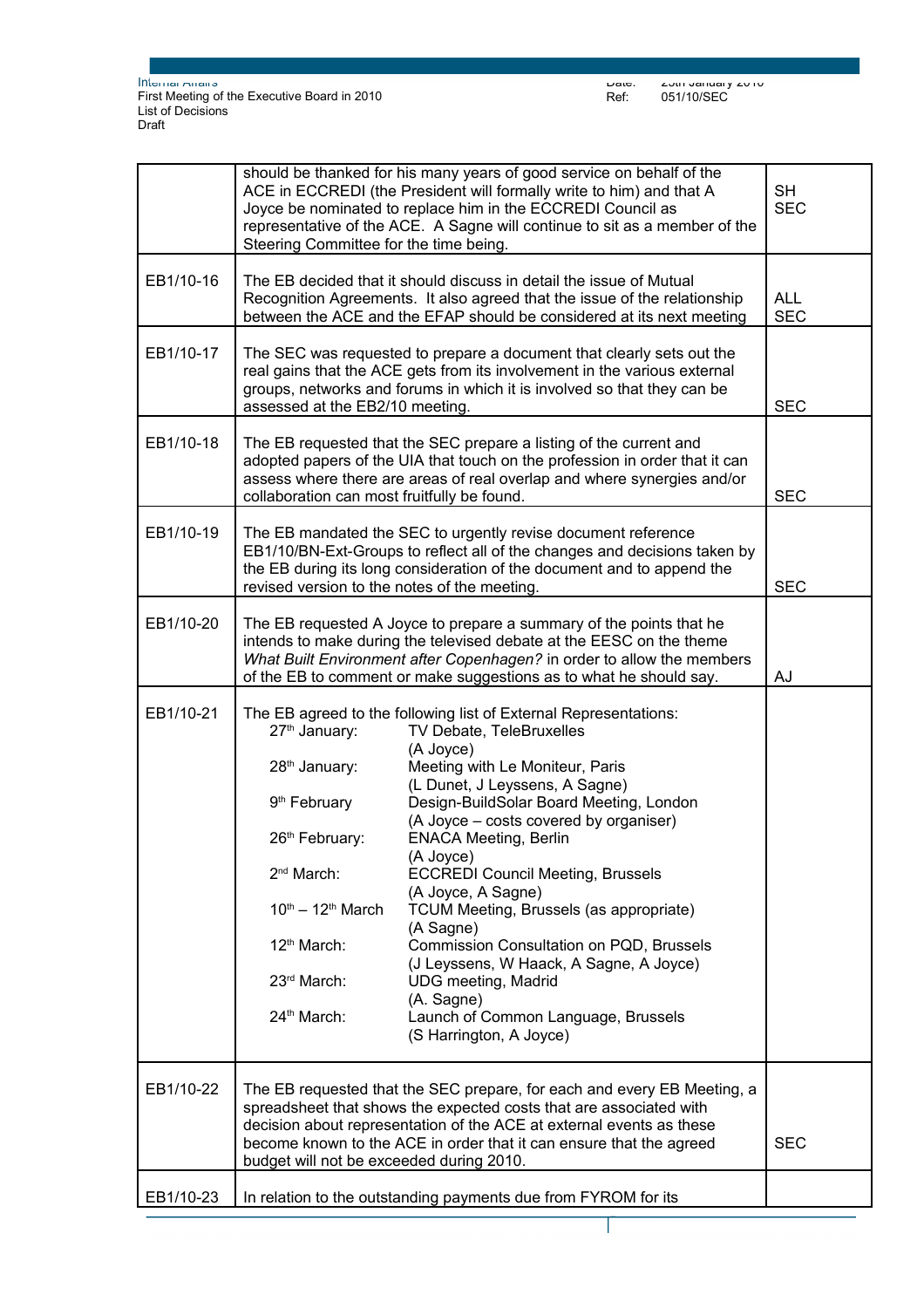|           | membership for 2009, it was decided that further attempts to contact them<br>should be undertaken first by the SEC and, if that fails, by SH. It was<br>noted that the Statutes provide for the expulsion of non-paying Member<br>Organisations, but only by decision of the General Assembly. Therefore<br>all efforts to resolve the issue must be taken by the time of the Board<br>meeting in March.                                                                                                              | <b>SEC</b><br><b>SH</b>  |
|-----------|-----------------------------------------------------------------------------------------------------------------------------------------------------------------------------------------------------------------------------------------------------------------------------------------------------------------------------------------------------------------------------------------------------------------------------------------------------------------------------------------------------------------------|--------------------------|
| EB1/10-24 | The EB decided that in order to respect the budget for 2010 as adopted by<br>the General Assembly, it will be necessary to change the procedures for<br>the distribution of documents for the General Assembly. It decided that<br>they shall only be distributed by electronic means and that the President<br>will explain this decision in a letter to all Member Organisations.                                                                                                                                   | <b>SH</b><br><b>SEC</b>  |
| EB1/10-25 | After detailed consideration of the Briefing Note on the management of<br>finances in 2010 prepared by the SEC, the EB invited the SEC give further<br>consideration to the matter and to propose any further measures that it<br>believes can be taken in order to ensure that the Budget is not exceeded.<br>It was noted that the decisions taken in relation to the financing of the<br>Taskforce on the retirement of the SG already makes the situation very<br>difficult.                                      | <b>SEC</b>               |
| EB1/10-26 | The EB requested that the SEC repeat the exercise of investigating the<br>actual needs for office space and the cost of renting such space in other<br>parts of Brussels. The exercise should answer the question: can savings<br>be made by moving whilst maintaining the level of service to Member<br>Organisations and providing adequate facilities and support to the working<br>structure?                                                                                                                     | <b>SEC</b>               |
| EB1/10-27 | In relation to establishing a solidarity fund for Member Organisations that<br>are having difficulty paying their subscriptions, it was decided that the<br>President should write to all Member Organisations asking them to<br>contribute, in accordance with the decision of the GA, to the solidarity fund.<br>The EB also decided that the rules and criteria for the use and<br>administration of the fund should be worked out in time for consideration at<br>its next meeting.                               | <b>SH</b><br>CL, SEC     |
| EB1/10-28 | In relation to the indexation of the salaries for the staff, the EB decided that<br>they shall be indexed by +2% for 2010 as already provided for in the<br>budget adopted in the General Assembly. Furthermore on the basis of<br>detailed explanations given by C Lerche it was agreed to progressively<br>seek to align remunerations to include all benefits in the future, in line with<br>the resolution adopted in the General Assembly (Decision AG2/09-A) on<br>this topic while respecting acquired rights. | <b>CL</b><br><b>SEC</b>  |
| EB1/10-29 | The EB agreed to inform the SEC of the actual cost that attendance at the<br>present meeting has incurred for them so that the budget for EB expenses<br>for the year can be adjusted - hopefully downwards.                                                                                                                                                                                                                                                                                                          | <b>ALL</b><br><b>SEC</b> |
| EB1/10-30 | After a detailed debate on the content of the revised Briefing Note on the<br>subject, the EB agreed that the coding of the ACE Website should be<br>updated and it approved the expenditure of the sum reported, on condition<br>that the expected surplus of about €7 000 from 2009 actually exists.                                                                                                                                                                                                                | <b>SEC</b>               |
| EB1/10-31 | After careful consideration, the EB decided that the upcoming General<br>Coordination meeting should concentrate on issues from TA1 and TA2 and<br>that the invitation to attend should seek to ensure that, at least, all<br>Chairpersons from Work Groups in TA1 and TA2 attend.                                                                                                                                                                                                                                    | <b>SEC</b>               |
|           |                                                                                                                                                                                                                                                                                                                                                                                                                                                                                                                       |                          |

Page 4 sur 5